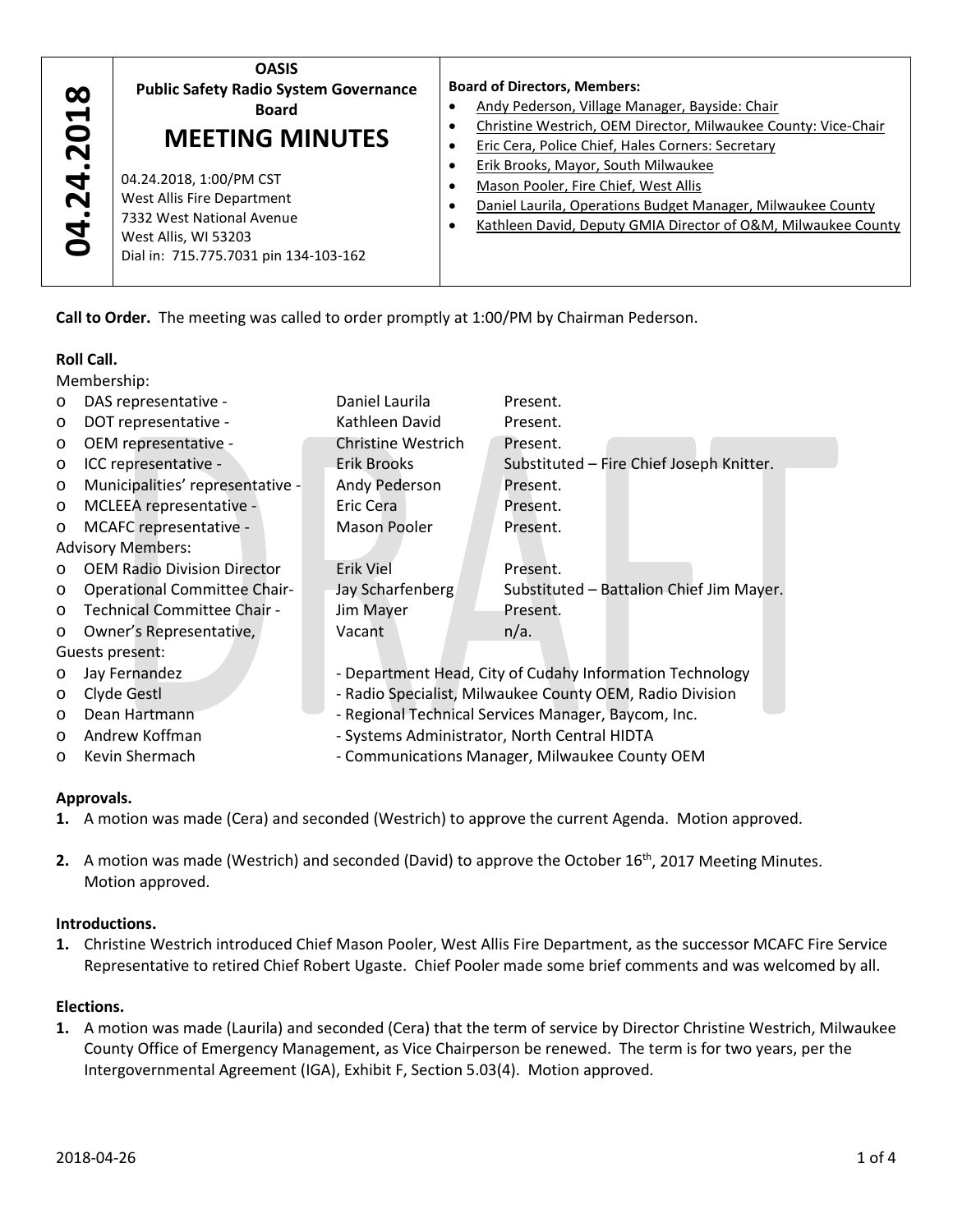# **Tech & Ops Committees Reports.**

- **1.** Erik Viel reported that Greg Reske from General Mitchell International Airport, the DOT Representative on the Technical Committee, unexpectedly passed away in March. Reske has been involved in the OASIS project since at least 2015 and made numerous contributions. Kathy David echoed that Greg was a great guy and GMIA is deeply saddened by the loss.
- **2.** Erik Viel reported on system implementation. The infrastructure is ready to use. Final Acceptance with Motorola was issued at the end of 2017. The ISSI with Open Sky is still in progress. Dean Hartmann advised on the status of programming indicating that just over 1600 subscribers are completely digital and at least 2000 operating digitally with mirror programming. Christine Westrich asked how much longer the process will take. Hartmann replied that a very conservative estimate would be late fall. Viel added that by the end of the year everything should be digital so the analog system can be shut down no later than the first quarter of 2019. Knowing that there will be straggler subscribers and the "no radio left behind" policy, a firm date for analog shutdown will be announced in fourth quarter 2018 so agencies can make certain they have every subscriber completed prior. Joseph Knitter asked how long after receiving radios programmed for testing will full programming for an agency begin. Hartmann replied that could occur within three days. Knitter asked if Health and Public Works Departments were part of the process. Viel answered that the Health Departments had in fact created and accepted a template for the Health discipline. Hartman replied that not all Public Works or Highway Departments were utilizing OASIS and there is no standardized template. Hales Corners DPW is on OASIS and digitally programmed which could serve as an example.
- **3.** Erik Viel reported on the OASIS–WISCOM ISSI. All WISCOM talkgroups available through the ISSI are now available to wireline consoles. The creation of a WISCOM tab with desired talkgroups on Dispatch consoles is encouraged. This can be done locally and Baycom can assist agencies in doing it.
- **4.** Erik Viel reported on the OASIS–Open Sky ISSI. The request to join with City of Milwaukee Fire has been accepted. The Fire discipline has met several times and has worked out sharing. The request to join with City of Milwaukee Police is in progress. Christine Westrich added that the difference between fire and police is the "encryption caveat." Due to the proprietary, and essentially encrypted, nature of the Harris technology there his concern about inadvertently broadcasting restricted traffic, specifically District 1 through 7 primary dispatch talkgroups, in the clear. Viel proposed that a procedure requiring OASIS subscribers to be encrypted in order to access Open Sky, and firm operating procedures regarding patching, should solve the issue.
- **5.** Jim Mayer presented a recommended amendment to *Standard 004: Talkgroup Identifiers, Failsoft Assignments, Individual Radio IDs, and Aliases.* A need for a Discipline Type equal to the legacy Administrative type for system administrative uses was identified. A recommendation to include another Discipline Type, named "Admin," and coded "AD" was made. This change is on page four of the standard. A motion was made (Knitter) and seconded (Westrich) to accept the amendment. Motion approved.
- **6.** Andrew Koffman introduced himself and gave a high level overview of HIDTA's mutual aid request. Erik Viel stated that the request is consistent with the one made to Green Bay's radio system which was approved and has no reported problems. Jim Mayer stated that system loading was projected and the result was "negligible." Andy Pederson asked if Tech and Ops have approved. Viel answered that they are recommending approval. A motion was made (Knitter) and seconded (Cera) to approve the request. Motion approved.
- **7.** Jim Mayer reported on the OASIS-Open Sky ISSI Fire discipline's operational plan. The first meeting was in January. They have operational plans and are currently waiting to be able to test. The Fire Service is chomping at the bit to get going.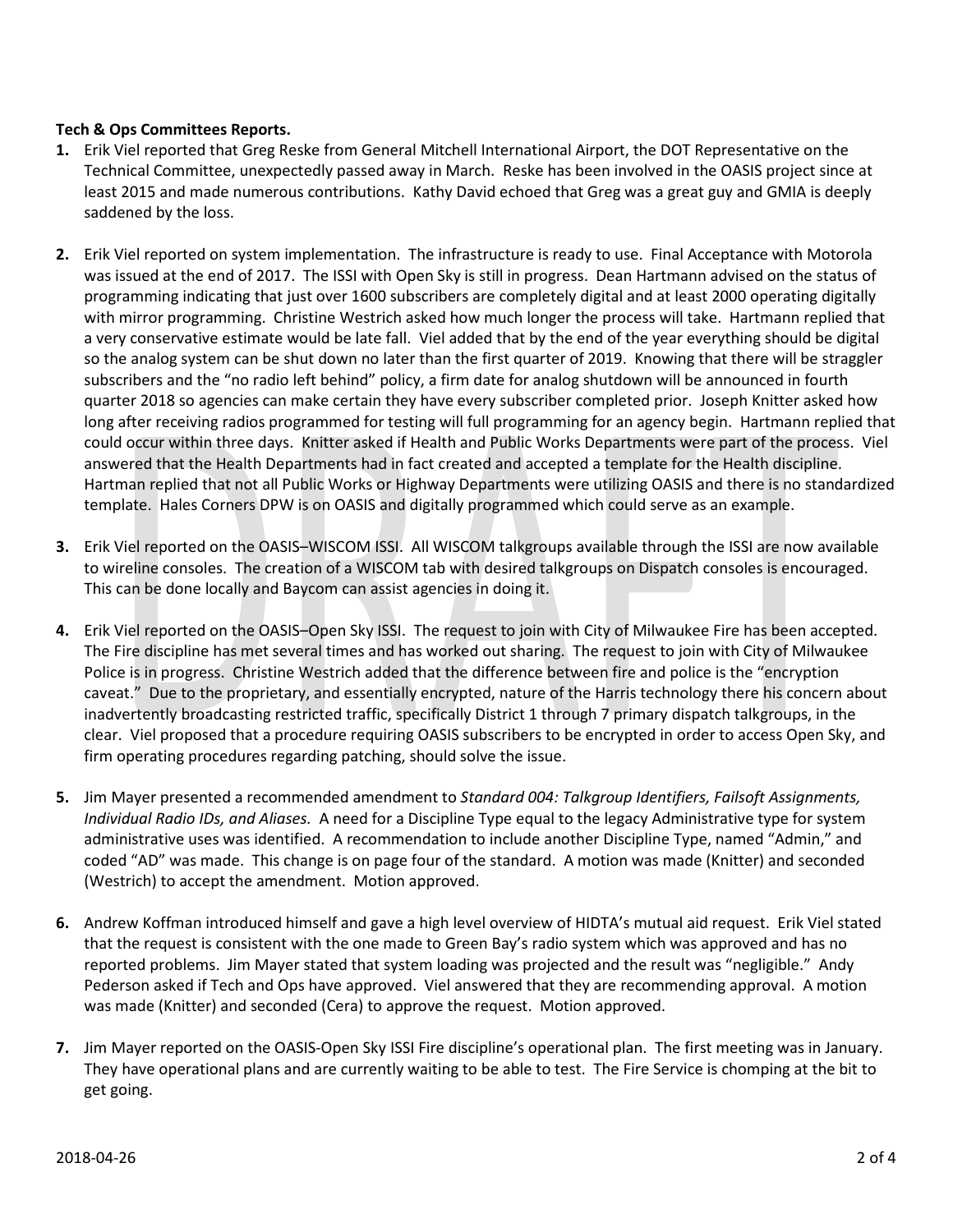## **Old Business.**

- **1.** Radio fee methodology was discussed. Erik Viel presented a three-year push to talk (PTT) use by members. It was noted that due to corrupted data the review is limited to 2.48 years. A change to PTT for fees would result in some winners and some losers among member agencies. Generally, fire fees would decrease and law enforcement fees would increase. Andy Pederson noted that at first glance it appeared as though the split among municipalities would be half up and half down. Christine Westrich provided background for the benefit of those not at the last meeting when this matter was initiated. It was explained that retired Chief Ugaste, previous MCAFC member, asked to see an alternative model to the radio count method for establishing fees seeing as the radio count method was chosen primarily because of its simplicity. Mason Pooler asked if an agency reduces its number of radios will the agency's costs go down. Similarly, Joseph Knitter asked if Fire moves away from PTT, which is becoming the norm, would other departments then have to foot the bill. There was some debate on this, until Pederson provided clarity noting that the costs do not redistribute among the municipalities, that the burden falls to the County due to the set fee schedule in Exhibit B of the IGA. Pederson then asked if the catalyst for this discussion was really about dealing with the issue of a user who might be using the system too much. Viel and Westrich noted that users with a lower radio county but very high PTT rate were benefitting, such as Mayfair. Pederson then asked can we be particular in how we charge different entities and Daniel Laurila asked what puts more strain on the system, count or usage. Viel replied usage. Jim Mayer asked if it was possible to measure airtime. Viel explained that in the past it was not possible as it is now, but because there is no historical data it would take until 2020 to be able to create a three-year average. A question arose as to the Waukesha process for fees. Viel/Westrich/Cera indicated it involved PTTs but was more complicated as it also utilized historical averages, population density, valuation, etc. Pederson indicated that complex formulas can be problematic to the budgeting process. Jay Fernandez suggested a PTT model with a set fee for a predetermined amount of PTT and a penalty for usage above as a hybrid alternative. Viel added one last thought stating all mutual aid talkgroups the County would pay for regardless of who was using it. Pederson asked if making a change would require a change to the IGA. Westrich answered affirmatively. Pederson acknowledged that no motion was forthcoming regarding this issue and asked if the Board should keep this matter open for discussion. Westrich expressed a desire to continue the analysis and to publish the results in the Annual Report so members are aware.
- **2.** Erik Viel requested an amendment to the by-laws to change the annual due date for the; Annual Report, Operating Budget, and Five-year Capital Improvement Plan, to July  $1<sup>st</sup>$  from May  $1<sup>st</sup>$ . This change allows for better coordination with the budget office. A motion was made (Laurila) and seconded (David) to make the change. The motion was approved by unanimous vote.

### **New Business.**

**1.** Christine Westrich requested the creation of a Special Committee. Westrich addressed the requisite points in the IGA; specifically, sections 2, 6.06, 7.01, and 7.05. The tasks the committee will be initially assigned include but are not limited to: advise on and or develop business rules for the CAD2CAD Project, conduct a survey of 911 PSAPS to establish a baseline of information (e.g., call volume, staffing, pay, cellular call origination, EMD, CPR, Text-to-911, APCO accreditation), research Next Generation 911 to determine actual fiscal and operational impacts, collect data relative to an impact in the change of Milwaukee County Ordinance 91.09 regarding cellular call origination and transfers, and, other duties as assigned. It is thought that fulfilling these tasks will provide all members with critical information needed to mitigate potentially negative consequences of NG911 implementation, to position our members for funding opportunities, to develop transparency, and finally, to maximize interoperability. Jay Fernandez indicated that there is a need for this information within the PSAPs and there is an interest in developing this committee. Joseph Knitter asked how the membership would be comprised and if more than one committee member can be from the same jurisdiction. The question was looked up and while the IGA is specifically silent on Special Committee duplicate membership from a single municipality, the determination ultimately rests with the Chair of the Governance Board per 5.02(3). Additionally, in spirit with Sections 5.02(1) and 7.05(3), which both